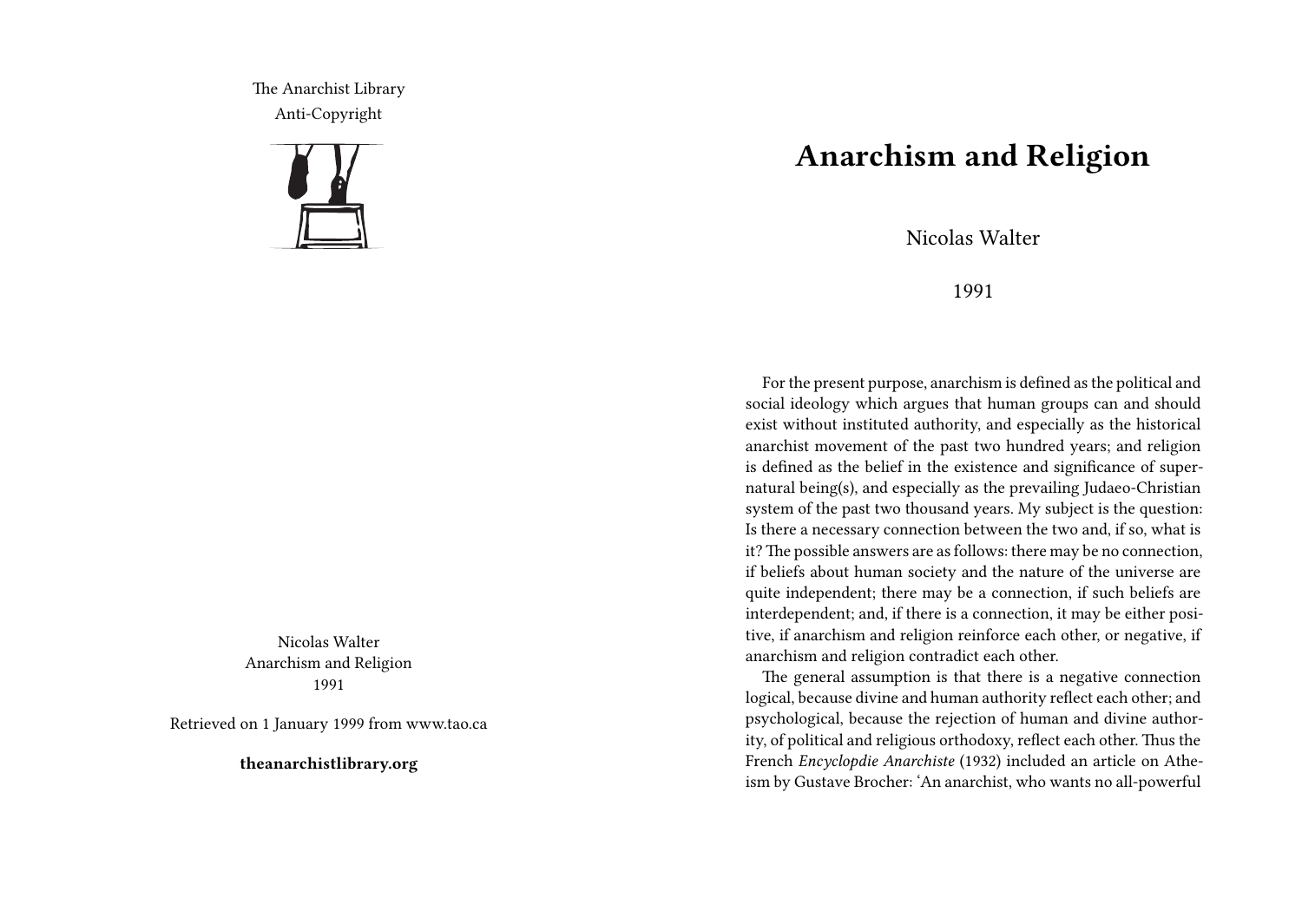master on earth, no authoritarian government, must necessarily reject the idea of an omnipotent power to whom everything must be subjected; if he is consistent, he must declare himself an atheist.' And the centenary issue of the British anarchist paper *Freedom* (October 1986) contained an article by Barbara Smoker (president of the National Secular Society) entitled 'Anarchism implies Atheism'. As a matter of historical fact the negative connection has indeed been the norm anarchists are generally non-religious and are frequently anti-religious, and the standard anarchist slogan is the phrase coined by the (non-anarchist) socialist Auguste Blanqui in 1880: 'Ni dieu ni matre!' (Neither God nor master!). But the full answer is not so simple.

Thus it is reasonable to argue that there is no necessary connection. Beliefs about the nature of the universe, of life on this planet, of this species, of purpose and values and morality, and so on, may be independent of beliefs about the desirability and possibility of liberty in human society. It is quite possible to believe at the same time that there is a spiritual authority and that there should not be a political authority. But it is also reasonable to argue that there is a necessary connection, whether positive or negative.

The argument for a positive connection is that religion has libertarian effects, even if established Churches seldom do. Religion may check politics, the Church may balance the State, divine sanction may protect oppressed people. In Classical Greece, Antigone (in the Oedipus myth) appeals to divine law in her individual rebellion against the human law of the ruler Creon.<sup>1</sup> Socrates (the greatest figure in Greek thought) appealed to the divine demon within him to inspire his individual judgement. Zeno (the founder of the Stoic school of philosophy) appealed to a higher authority than the State. Within Judaism, the Prophets of the Old Testament chal-

<sup>&</sup>lt;sup>1</sup> In Sophocles' play *Antigone* (c. 440BC), Creon actually says in response to her rebellion, 'There is no greater evil than anarchy' one of the earliest uses of the word in the pejorative double sense.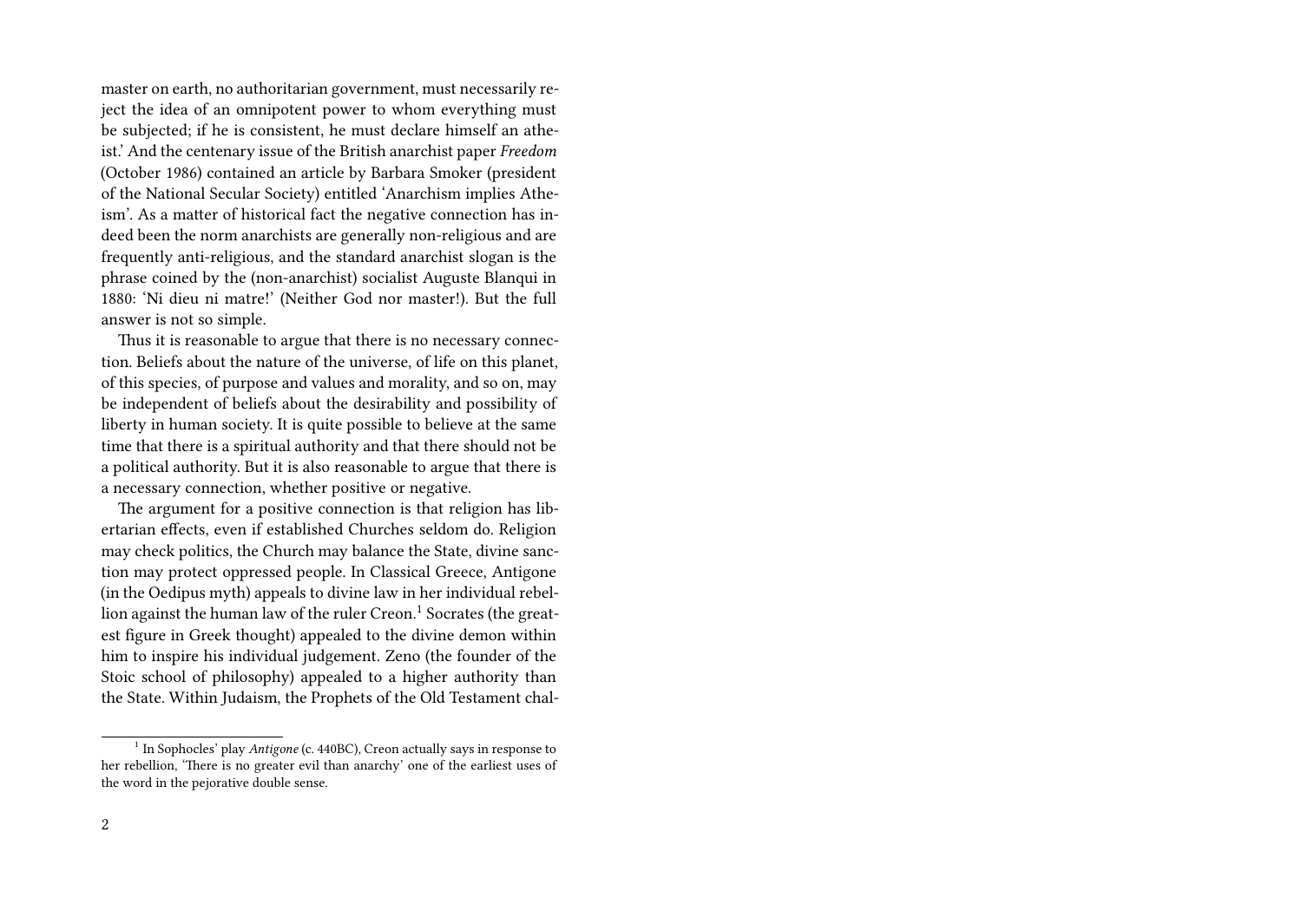lenged Kings and proclaimed what is known as the 'Social Gospel'. One of the most eloquent texts in the Bible is Hannah's song when she conceives Samuel, which is echoed by Mary's song when she conceives Jesus the Magnificat:

*My soul doth magnify the Lord; and my spirit hath rejoiced in God my saviour… He hath shewed strength with his arm; he hath scattered the proud in the imagination of their hearts. He hath put down the mighty from their seats; and hath exalted the humble and meek. He hath filled the hungry with good things; and the rich he hath sent empty away.*

Within Christianity, Jesus came for the poor and weak, and the early Christians resisted the Roman State. When Christianity became the established ideology in its turn, religious heretics challenged both Church and State. Medieval heresies helped to destroy the old system the Albigensians and the Waldensians, the Brotherhood of the Free Spirit and the Taborites in Bohemia, the Anabaptists in Germany and Switzerland.

This pattern may be seen in Britain. John Ball, the ideologist of the Peasants' Revolt of 1381, was a priest who proclaimed in a sermon to the rebels: *'Things shall not go right until there is neither master nor slave.'* Later religious dissent led to political dissent, and the extreme Puritans in the English Revolution of 1649–1659 were the pioneers of the native tradition of anarchism. Gerrard Winstanley, the ideologist of the Diggers or True Levellers, who came nearer to anarchism than anyone before the French Revolution, moved within a few years from quoting the Bible to invoking 'the great Creator Reason'. The tradition was continued by the Ranters and Seekers, the Quakers and Shakers, and later the Universalists and Unitarians, and may be seen in the modern peace movement.

The argument for a negative connection is that religion supports politics, the Church supports the State, opponents of political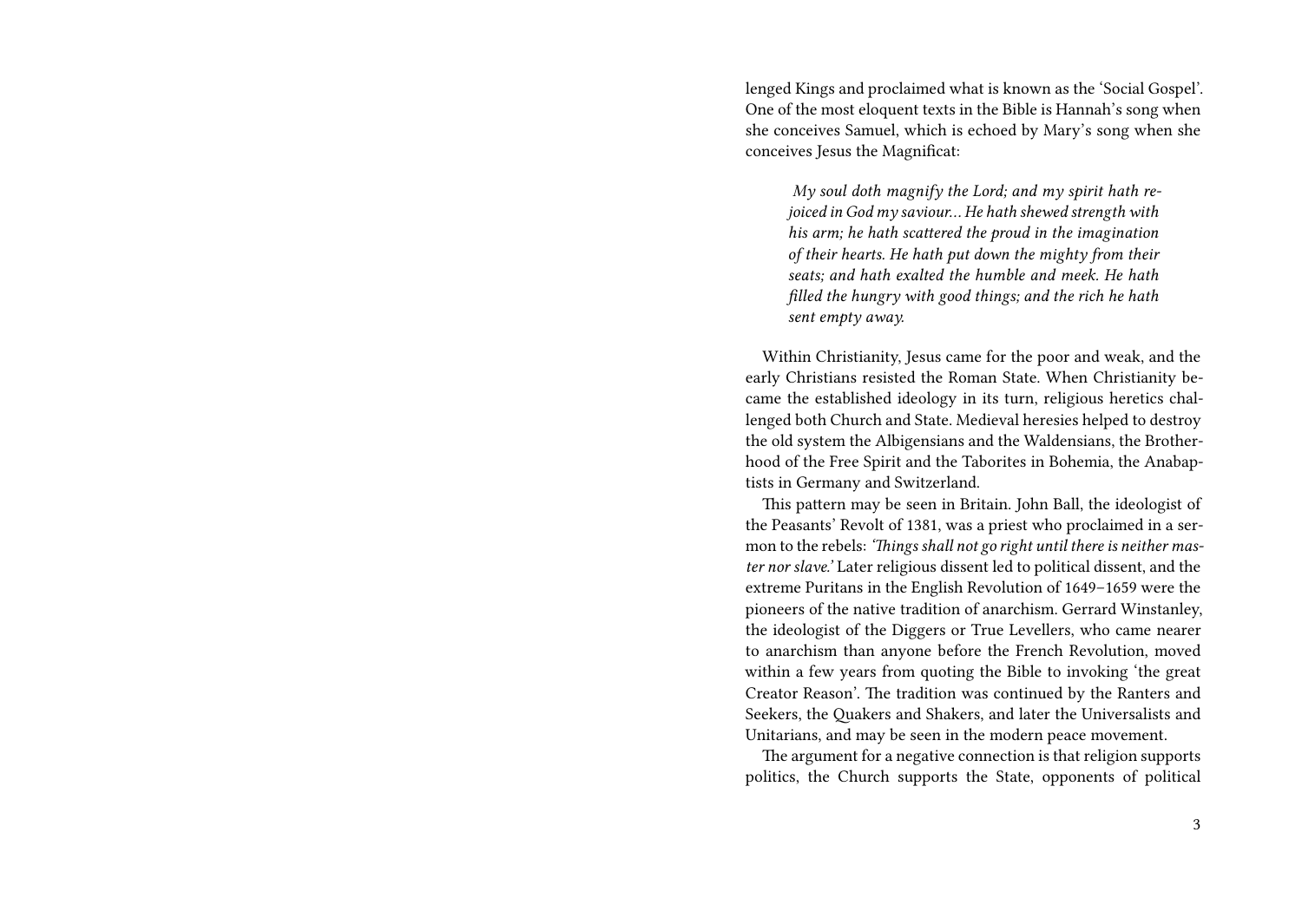authority also oppose religious authority. In Classical Greece and Rome, the religious sceptics Protagoras, Diogenes, Epicurus, Lucretius, Sextus Empiricus were the real liberators (and the same is true in Ancient India and China). Within Judaism, God is the archetypical figure of (male) authority, the Jewish State was a theocracy ruled by priests, and the few good Prophets (and the good Rabbis who followed them) should be seen as dissenters. In Christianity, Paul told his followers that 'the powers that be are ordained of God', Church and State stand together as the 'two swords' of the Gospel of Luke, and the good Christians have been rebels against ecclesiastical as much as secular power the heretics and sceptics, esprits forts and libertins, the freethinkers and philosophes, Jean Meslier and Denis Diderot (who both wanted to see 'the last king strangled in the guts of the last priest') and Voltaire (whose motto was 'Ecrasez l'infeme!'), Thomas Paine (the pioneer of freethought and also of free society, the opponent of Priestcraft as well as Kingcraft) and Richard Carlile (who led the shift towards both atheism and anarchism), and so on to the historical freethought movement.

Within the historical anarchist movement, these two attitudes exist together. Revolutionary anarchism, like revolutionary socialism, has quasi-religious features expressed in irrationalism, utopianism, millennialism, fanaticism, fundamentalism, sectarianism, and so on. But anarchism, like socialism and liberalism, also has anti-religious features all of them modern political ideologies tending to assume the rejection of all orthodox belief and authority and is the supreme example of dissent, disbelief, and disobedience. All progressive thought, culminating in humanism, depends on the assumption that every single human being has the right to think for himself or herself; and all progressive politics, culminating in anarchism, depends on the assumption that every single human being has the right to act for himself or herself. (A point worth mentioning is the connection of anarchism, as of liberalism and socialism, with the alternative religion of Freemasonry, to which and politics is that, just as the Church once seemed necessary to human existence but is now withering away, so the State still seems necessary to human existence but will also wither away, until both institutions finally disappear. We may yet end with Neither God nor master!

*Based on a talk given at the South Place Ethical Society on 14 July 1991.*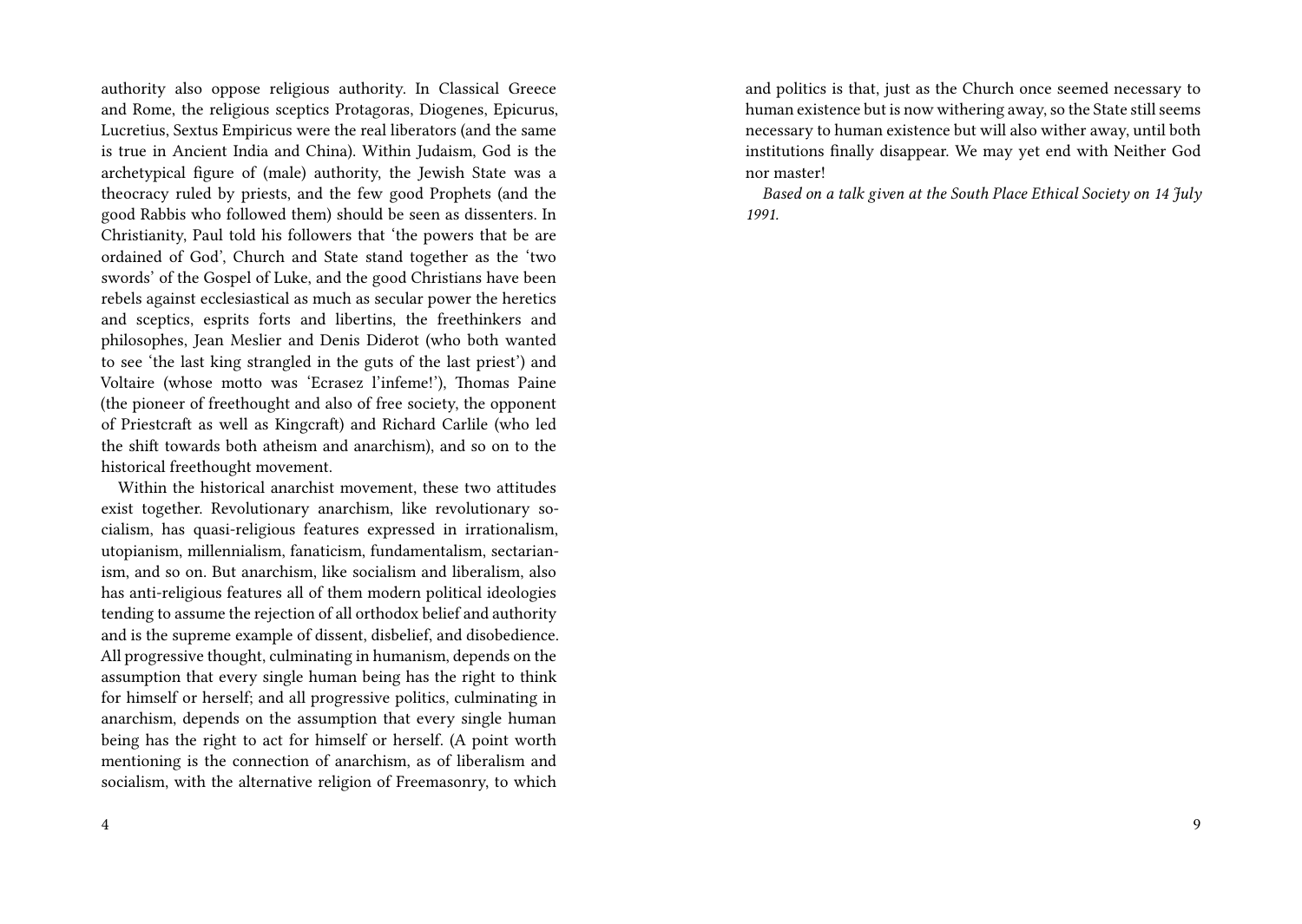(including such figures as Bart de Ligt and Aldous Huxley, Danilo Dolci and Ronald Sampson), and also movements in the Third World (especially India, including such figures as M. K. Gandhi and J. P. Narayan). A similar development in the United States is the Catholic Worker movement (including such figures as Dorothy Day and Ammon Hennacy).

So the conclusion is that there is indeed a strong correlation between anarchism and atheism, but that it is not complete, and it is not necessary. Most anarchists are non-religious or anti-religious and most take their atheism for granted but some anarchists are religious. There are therefore several valid libertarian views of religion. Perhaps the most persuasive and productive one was that expressed by Karl Marx (before he became a 'Marxist') in the famous passage from his essay *Towards the Critique of Hegel's Philosophy of Right* (1844):

Religious distress is at the same time an expression of real distress and a protest against real distress. Religion is the sigh of the oppressed creature, the heart of a heartless world, the soul of a soulless situation. It is the opium of the people. The abolition of religion as the illusory happiness of the people is required for their real happiness. The demand to give up the illusions about their condition is the demand to give up a condition which needs illusions. The criticism of religion is therefore in embryo the criticism of the vale of tears whose halo is religion.

The true anarchist attitude to religion is surely to attack not faith or the Church so much as what it is in so many people that needs faith and the Church, just as the truly anarchist attitude to politics is surely to attack not obedience or the State so much as what it is in most people that needs obedience and the State the will to believe and the will to obey. And the last anarchist hope about both religion

several leading anarchists have belonged Proudhon, Bakunin, Louise Michel, Ferrer, Volin, and so on.) There is no doubt that the prevailing strain within the anarchist tradition is opposition to religion. William Godwin, the author of the *Enquiry Concerning Political Justice* (1793), the first systematic text of libertarian politics, was a Calvinist minister who began by rejecting Christianity, and passed through deism to atheism and then what was later called agnosticism. Max Stirner, the author of *The Individual and His Property* (1845), the most extreme text of libertarian politics, began as a left-Hegelian, post-Feuerbachian atheist, rejecting the 'spooks' of religion as well as of politics including the spook of 'humanity'. Proudhon, the first person to call himself an anarchist, who was well known for saying, 'Property is theft', also said, 'God is evil' and 'God is the eternal X'. Bakunin, the main founder of the anarchist movement, attacked the Church as much as the State, and wrote an essay which his followers later published as *God and the State* (1882), in which he inverted Voltaire's famous saying and proclaimed: 'If God really existed, he would have to be abolished.' Kropotkin, the best-known anarchist writer, was a child of the Enlightenment and the Scientific Revolution, and assumed that religion would be replaced by science and that the Church as well as the State would be abolished; he was particularly concerned with the development of a secular system of ethics which replaced supernatural theology with natural biology. Errico Malatesta and Carlo Cafiero, the main founders of the Italian anarchist movement, both came from freethinking families (and Cafiero was involved with the National Secular Society when he visited London during the 1870s). Eliseé and Elie Reclus, the best-loved French anarchists, were the sons of a Calvinist minister, and began by rejecting religion before they moved on to anarchism. Sebastien Faure, the most active speaker and writer in the French movement for half a century, was intended for the Church and began by rejecting Catholicism and passing through anti-clericalism and socialism on the way to anarchism.